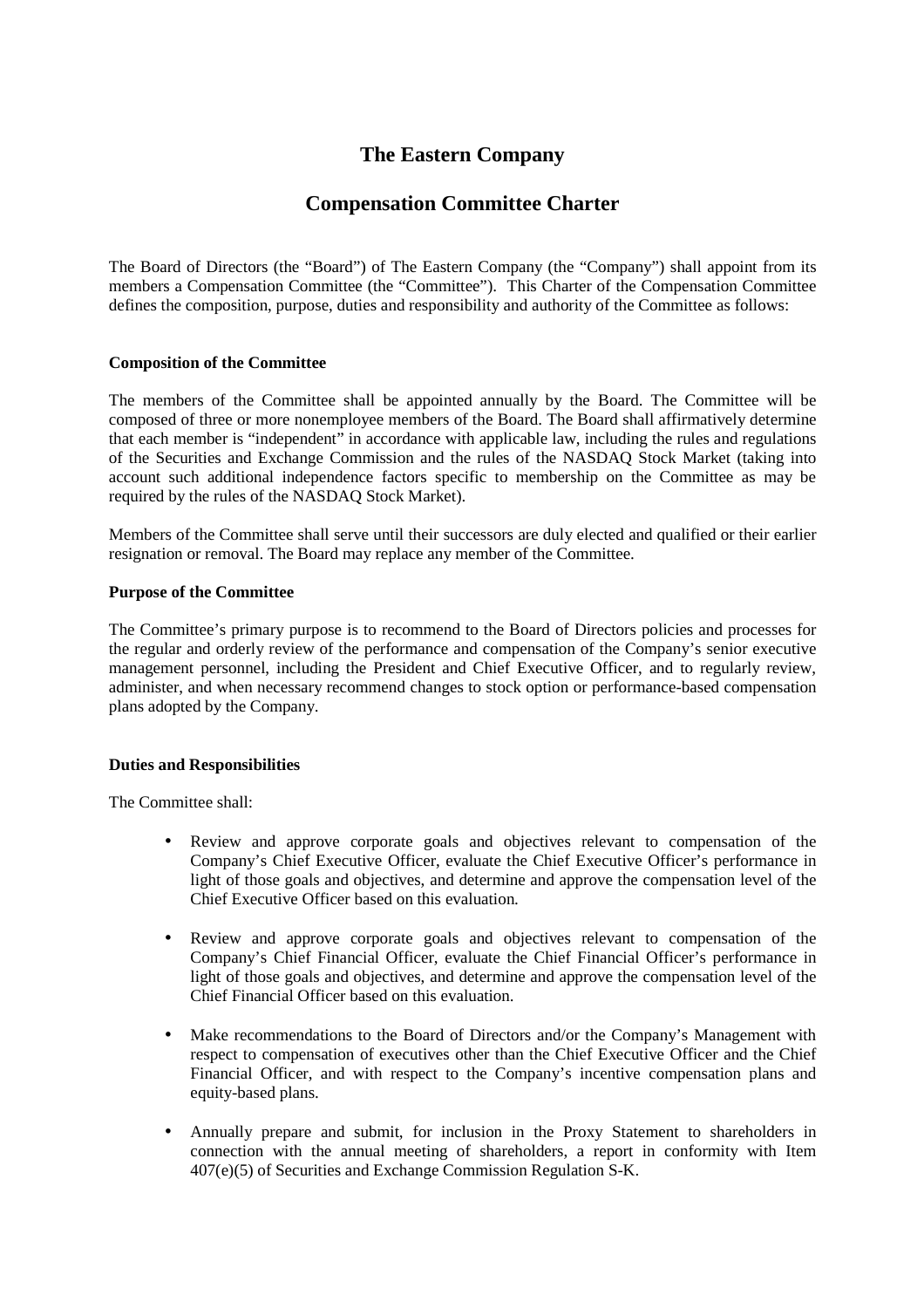- Administer the Company's stock plan, The Eastern Company 2010 Executive Stock Incentive Plan, and all other equity-based plans from time to time adopted and approved by the Company.
- Review and assess the adequacy of this Charter and the performance of the Committee on an annual basis.
- Review and make recommendations to the Board regarding:
	- o The compensation policy for executive officers, employees and directors of the Company.
	- o All forms of compensation (including all "plan" compensation, as such term is defined in Item  $402(a)(6)(ii)$  of Regulation S-K promulgated by the Securities and Exchange Commission, and all non-plan compensation) to be provided to the executive officers of the Company.
	- o General compensation goals and guidelines for the Company's employees and the criteria by which bonuses to the Company's employees are determined.
	- o Other plans that are proposed for adoption or adopted by the Company for the provision of compensation to employees and directors of the Company.
- Undertake such other specific duties as the Board may from time to time prescribe.

### **Meetings, Quorum, Informal Actions, Minutes, Reporting**

The Committee shall meet on a regular basis. Special meetings may be called by the Chair of the Committee. A majority of the members of the Committee shall constitute a quorum. Concurrence of a majority of the quorum (or, in case a quorum at the time consists of two members of the Committee, both members present) shall be required to take formal action of the Committee. Written minutes shall be kept for all formal meetings of the Committee.

As permitted by Section 33-749 and Section 33-753(d) of the Connecticut General Statutes, the Committee may act by unanimous written consent, and may conduct meetings via conference telephone or similar communication equipment.

Members of the Committee may meet informally with officers or employees of the Company and its subsidiaries and may conduct informal inquiries and studies without the necessity of formal meetings. The Committee may delegate to its chair or to one or more of its members the responsibility for performing routine functions.

The Committee shall report regularly to the Board of Directors and shall annually prepare and submit, for inclusion in the proxy statement to shareholders in connection with the annual meeting of shareholders, a report in conformity with Item 407(e)(5) of SEC Regulation S-K.